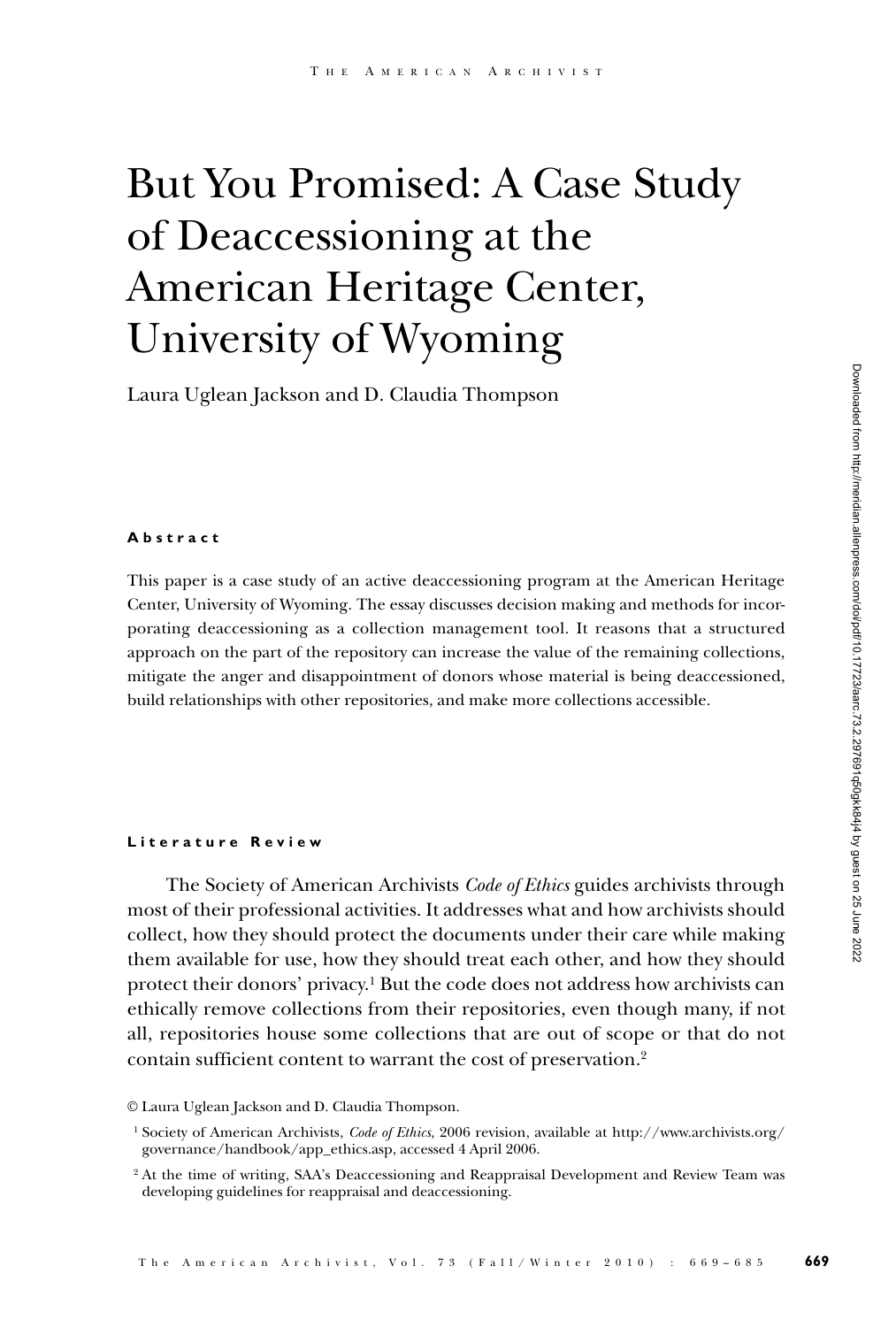In comparison with literature published in the library and museum fields, articles on deaccessioning within the archival profession are few. Still, the archival literature provides a basis for discussion of deaccessioning within the profession over the last thirty years. The discussion and disagreements over deaccessioning can be traced to Leonard Rapport's 1981 article and Karen Benedict's response three years later, both published in the *American Archivist*. 3 Focusing on public records, Rapport argues that archivists do not have the resources to keep everything and proposes that repositories periodically reappraise holdings and deaccession material no longer thought to be of enduring value. Benedict disagrees with Rapport. Viewing reappraisal and deaccessioning as "crisis management techniques that may seriously undermine an archival program if they are applied,"4 she supports reappraisal and deaccessioning only if the original appraisal was faulty, or if accessioning new material affected the appraisal of previously accessioned collections.

Since then, the majority of reappraisal and deaccessioning literature has appeared as case studies.<sup>5</sup> These case studies demonstrate how both manuscript and institutional repositories can use reappraisal and deaccessioning as collection management tools for various problems. Most often, institutions begin deaccessioning projects when out-of-scope records are identified and when the need arises to better use limited resources such as stack space and staff time.<sup>6</sup> Without professional guidelines for reappraisal and deaccessioning, each repository creates its own process based on type of repository (institutional or manuscript), administrative structure, and available resources. Interestingly, repositories take similar steps in all of these documented projects: forming a committee, identifying material for review, analyzing and describing material, contacting donors, and disposing of material by transferring, returning, or destroying records. While disagreements between donors and the repositories

<sup>4</sup> Benedict, "Invitation to a Bonfire," 44.

<sup>6</sup> Haas reports relocating to temporary quarters; Powell explains that her repository (the Government Archives Division of the National Archives of Canada) reappraised a body of like records (Immigration Case Files) because the original appraisal was faulty. She does not report deaccessioning in her study.

<sup>3</sup> Leonard Rapport, "No Grandfather Clause: Reappraising Accessioned Records," *American Archivist* 44 (1981): 143–50; Karen Benedict, "Invitation to a Bonfire: Reappraisal and Deaccessioning of Records as Collection Management Tools in Archives—A Reply to Leonard Rapport," *American Archivist* 47 (1984): 43–49.

<sup>5</sup> Richard L. Haas, "Collection Reappraisal: The Experience at the University of Cincinnati," *American Archivist* 47, no. 1 (1984): 51–54; Charlotte Brown, "Deaccessioning for the Greater Good," *Wilson Library Bulletin* 61 (1987): 22–24; Sheila Powell, "Archival Reappraisal: The Immigration Case Files," *Archivaria* 33 (1991): 104–16; Todd Daniels-Howell, "Reappraisal of Congressional Records at the Minnesota Historical Society: A Case Study," *Archival Issues* 23, no. 1 (1998): 35–40; Mark L. Shelstad, "Switching the Vacuum into Reverse: A Case Study of Retrospective Conversion as Collection Management," *Archival Issues* 23, no. 2 (1998): 135–53; Michael Doylen, "Experiments in Deaccessioning: Archives and On-line Auctions," *American Archivist* 64 (2001): 350–62; Caryn Wojcik, "Appraisal, Reappraisal, and Deaccessioning," *Archival Issues* 27, no. 2 (2002): 151–60; Helmut M. Knies, "Reappraising and Reaccessioning Wisconsin State Government Records: An Agency-Wide Approach," *Archival Issues* 30, no. 1 (2006): 35–43.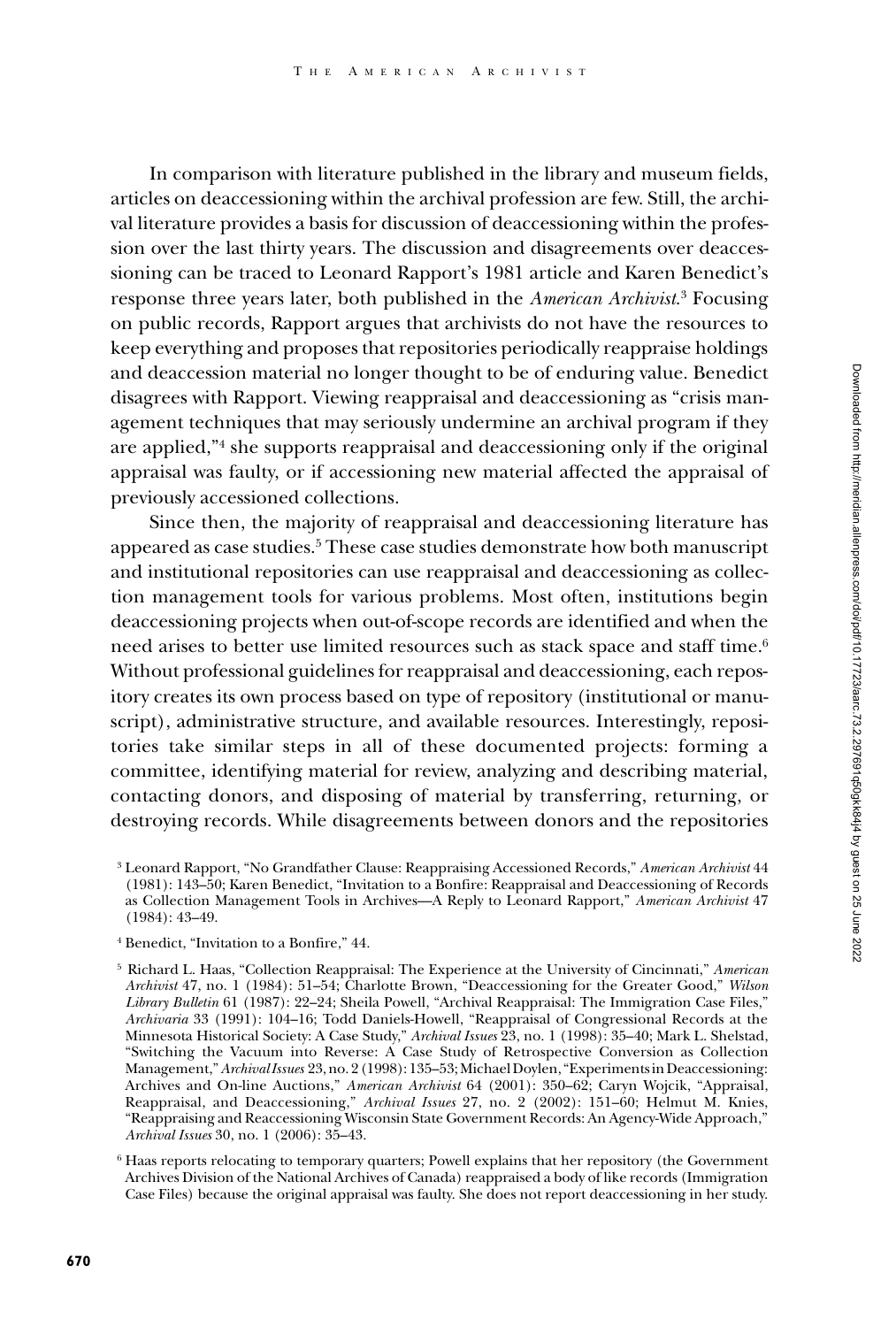occasionally develop, none of these projects reports permanent damage to donor relations. In fact, many of these repositories report benefits such as strengthening remaining collections by making them more accessible, improving general acquisitions practices, and even raising money through the sale of items on eBay.7

The term *deaccessioning* is used differently throughout the archival literature. Some authors, particularly those working with institutional records, equate deaccessioning with destruction of material.8 Others use the term for item-level weeding.9 However, Mark A. Greene defines *deaccessioning* as "the process by which an archives or manuscript repository formally removes a collection or record group from its custody," and this is the definition used here.10 In two recent articles, Greene appeals to archivists to "embrace reappraisal and deaccessioning as basic, important, and effective collection management tools" and to make the practices as "normal a part of standard archives administration as cataloging and reference." 11

The American Heritage Center (AHC) began to embrace reappraisal and deaccessioning fully during a grant-funded project. In 2006, the National Historical Publications and Records Commission (NHPRC) awarded the AHC a two-year grant to reduce a 29,500-cubic-foot backlog.12 The grant included use of a wide range of collection management tools including cataloging, creating finding aids, and deaccessioning. This paper discusses the grant-funded work that used deaccessioning as a collection management tool. It also considers some of the questions raised by deaccessioning, including notification of donors, documentation, and future impacts.

<sup>7</sup> Daniels-Howell, "Reappraisal of Congressional Records," 35; Wojcik, "Appraisal, Reappraisal, and Deaccessioning," 151; Doylen, "Experiments in Deaccessioning," 360.

<sup>8</sup> Rapport's ("No Grandfather Clause," 146) discussion on arguments against deaccessioning consistently refers to the destruction of records and never mentions other outcomes for deaccessioned materials, such as transfer or return to donor. For Wojick (Wojick, "Appraisal, Reappraisal, and Deaccessioning," 151–60), deaccessioning means destruction or returning the records to the creating agency.

<sup>9</sup> In his article ("Experiments in Deaccessioning, 350"), Doylen reports on the sale of items from collections "accumulated routinely from the careful weeding of accessioned collections during processing, and from the reprocessing and reappraisal of current holdings."

<sup>&</sup>lt;sup>10</sup> Mark A. Greene, "What Were We Thinking?: A Call to Embrace Reappraisal and Deaccessioning," *Provenance* 20 (2002): 33. Greene is the director of the AHC.

<sup>&</sup>lt;sup>11</sup> Greene, "What Were We Thinking?," 33; and Mark A. Greene, "I've Deaccessioned and Lived to Tell about It: Confessions of an Unrepentant Reappraiser," *Archival Issues* 30, no. 1 (2006): 7–22.

 $12$  American Heritage Center, University of Wyoming, "Beating Backlogs through Cataloging and Deaccessioning: An Example for the Archival Profession," project narrative," NAR06GRANT-074, available at http://ahc.uwyo.edu/about/nhprc\_grants.htm, accessed 14 April 2010. The holdings of the American Heritage Center totaled about 87,050 cubic feet before this reappraisal and deaccessioning project.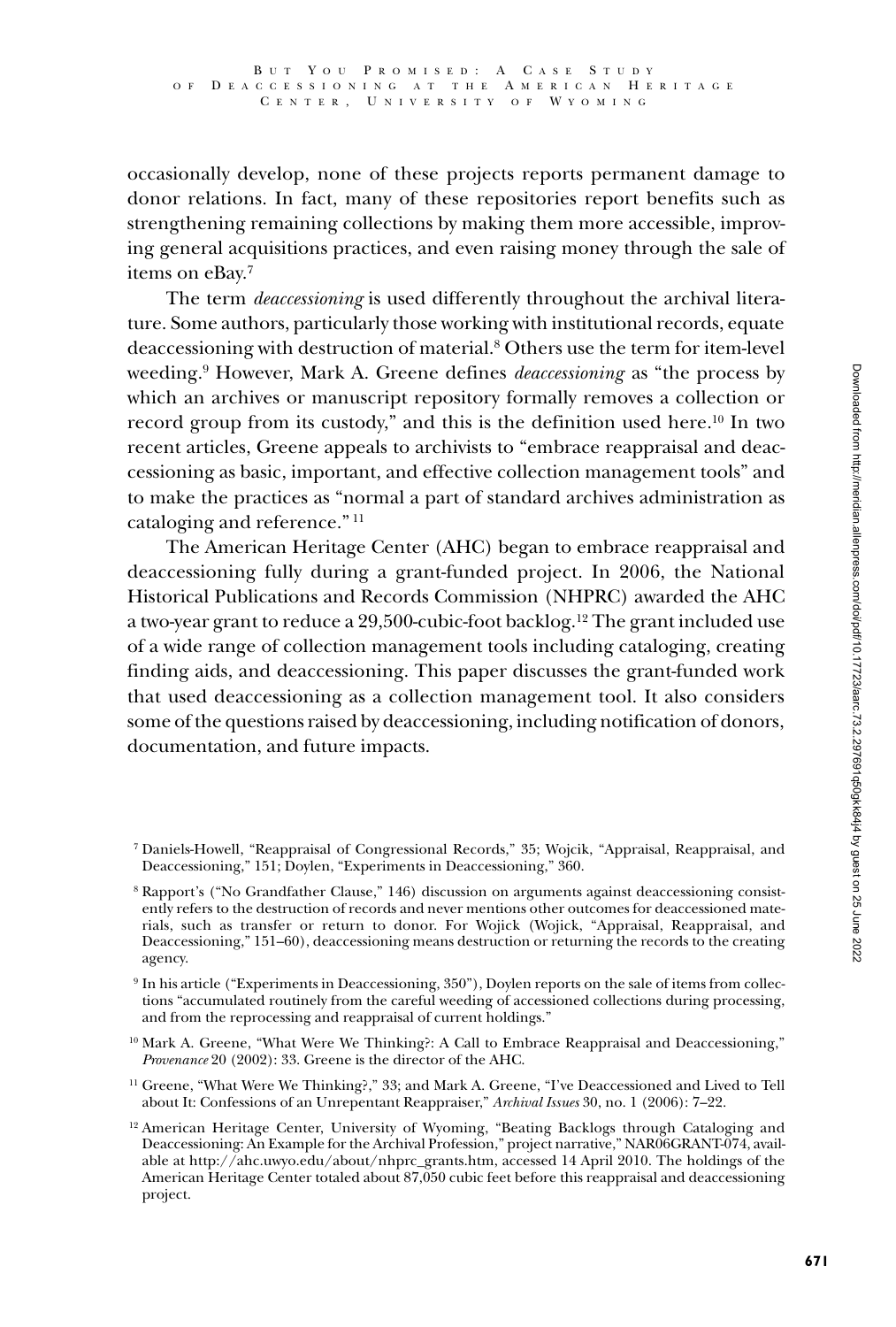#### **Background**

Between 1960 and 1985, the AHC acquired, on average, a thousand collections a year through an aggressive, but not focused, acquisitions program.13 Few collections were accompanied by a deed of gift or other ownership agreement. In addition, some of the collections were largely or entirely composed of secondary material. Because the director and staff then were not trained as archivists, appraisal was not performed according to archival principles.

In the late 1980s, a new administration ended this collecting process, immediately slowed the pace at which collections were acquired, and changed the acquisition process. The AHC, however, held a backlog of thousands of collections that either did not contain archival materials or would be more useful to researchers at other repositories. The AHC wished to implement a controlled deaccessioning policy, but believed it important to balance the concerns of the donors, the resource allocators, other archival repositories, and the AHC itself. Due to the lack of models for a project of this size, the AHC sought and secured grant funding toward this goal.

#### **Methodology**

#### *Creating a Collecting Policy*

To decide which collections to keep and which to deaccession, the AHC needed to establish a more formal collecting policy. It operated previously under a broad statement of collecting interest that encouraged a preference for primary material and that categorized collections by general subjects such as Transportation or Wyoming and the West. The AHC undertook to narrow these definitions. For this aspect of the project, the staff was formed into task forces to study and report on several subject-based collecting areas including geology, journalism and writers, popular culture, military, United States politics, and Wyoming and western history. The director, assisted by the department heads, created a collecting policy on the basis of these reports. The final version defined seventeen topical collecting areas and identified activities, subtopics, and issues within each. For example, the collecting scope for Architecture and Civil Engineering was narrowed to focus on architects and city planners noted for social activism or making the built environment more amenable to human life and society. The Architecture/Engineering and Science Task Force recommended this change based on the AHC's existing collection strength, previous use of the collections, and the location and holdings of other architecture collections in the United States. Conversely, the task force recommended that the

<sup>13</sup> Shelstad, "Switching the Vacuum into Reverse," 135–53.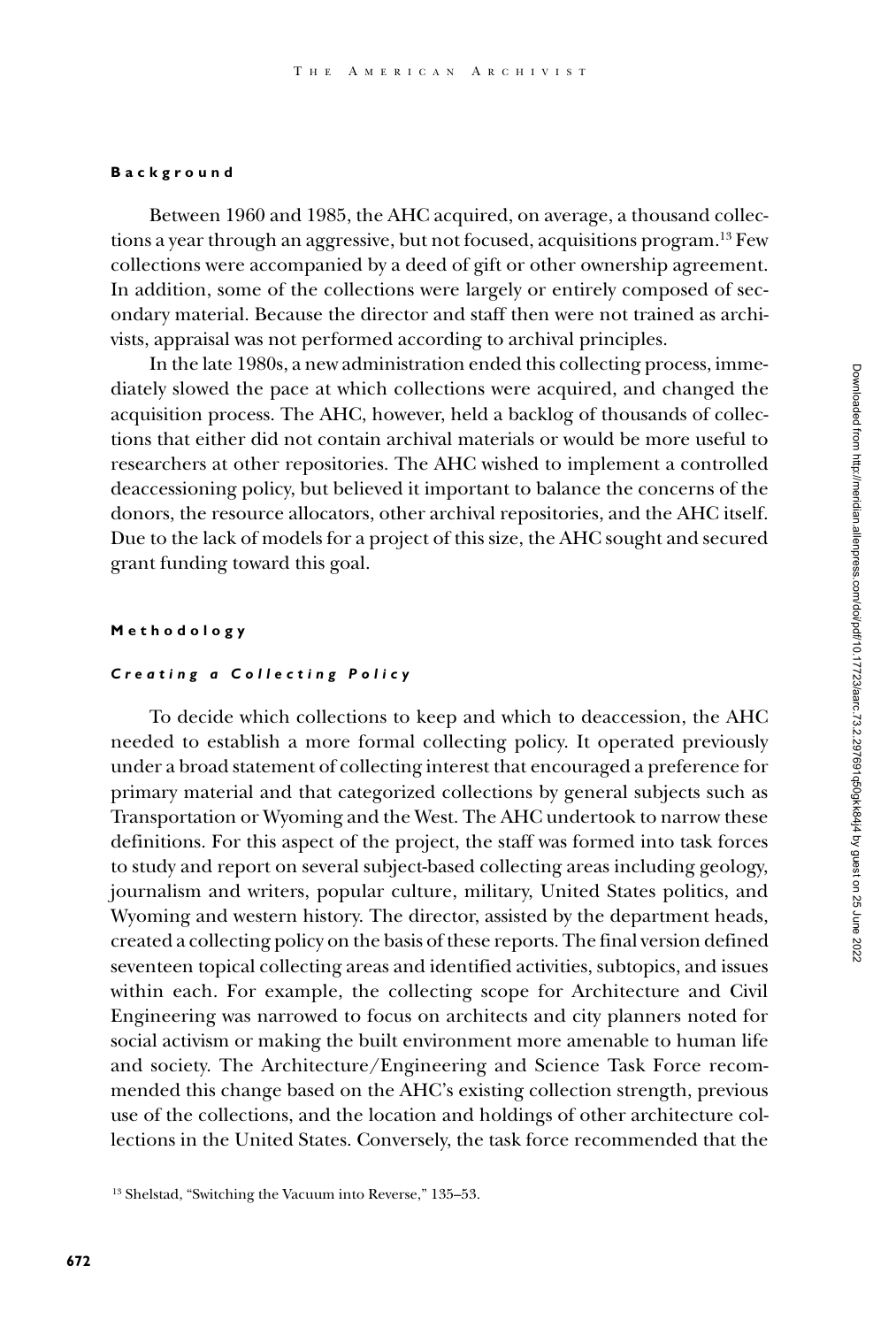AHC not pursue collections of scientists because of a lack of strength in the area and coverage by other institutions.

As shown in Table 1, the AHC's collecting policy is laid out in spreadsheet format and each topical area is broken down further to clarify what will be accepted, solicited, and deaccessioned. It also includes limits on formats.14 This policy seeks to preserve and extend the American Heritage Center's strengths in some subject areas, while discouraging the use of resources to maintain collections that do not support the center's strengths.

A comprehensive collecting policy has multiple benefits. In addition to guiding and controlling a repository's collecting, the policy is also valuable in dealing with donors. Donors and their heirs can more easily understand a repository's decision to deaccession if the policy clearly places their material out of scope. Potential donors who wish to donate inappropriate material can be deflected by citing an established policy.

#### *Surveying and Reappraising the Collections*

Before the grant project began, the American Heritage Center undertook a retrospective survey of about 3,500 unprocessed collections from its backlog. Between 2000 and 2006, staff and student employees recorded basic information about each collection onto a standard worksheet.15 During the grant-funded phase, the head of the Arrangement and Description Department evaluated these worksheets. If a collection clearly fit within the collecting policy, it was cataloged. The remaining collections, about two thousand total, were identified as possible candidates for deaccession.

The deaccessioning phase of the grant occupied fifteen months (October 2006–December 2008) and employed approximately one-and-a-half full-time staff. Staff members began by once again evaluating individual collections marked as candidates for deaccessioning. Additional information, including ownership status, collection content, and processing status, was gathered at this time so that the acquisitions committee could make a well-informed decision to retain or deaccession.16 Information was gathered from accessioning records, inventory and catalog records, the internal collection management database, and donor correspondence. This information was recorded on an evaluation

<sup>14</sup> See "AHC Manuscripts Collecting Policy" (15 October 2008), available at http://ahc.uwyo.edu/ documents/about/administration/AHC%20Collecting%20Policy%20\_3\_%20rev%20\_2\_.pdf, accessed 14 April 2010. In this article, only deaccessioning is discussed. The effect of the collecting policy on new acquisitions is not covered here.

<sup>&</sup>lt;sup>15</sup> Basic information such as collection name, accession number, cubic footage, occupation of the creator, subjects covered, legal restrictions, and content were recorded.

 $16$  The role of the acquisitions committee is codified in the AHC's "Collection Management Policy," available at http://ahc.uwyo.edu/about/policies.htm, accessed 13 April 2010.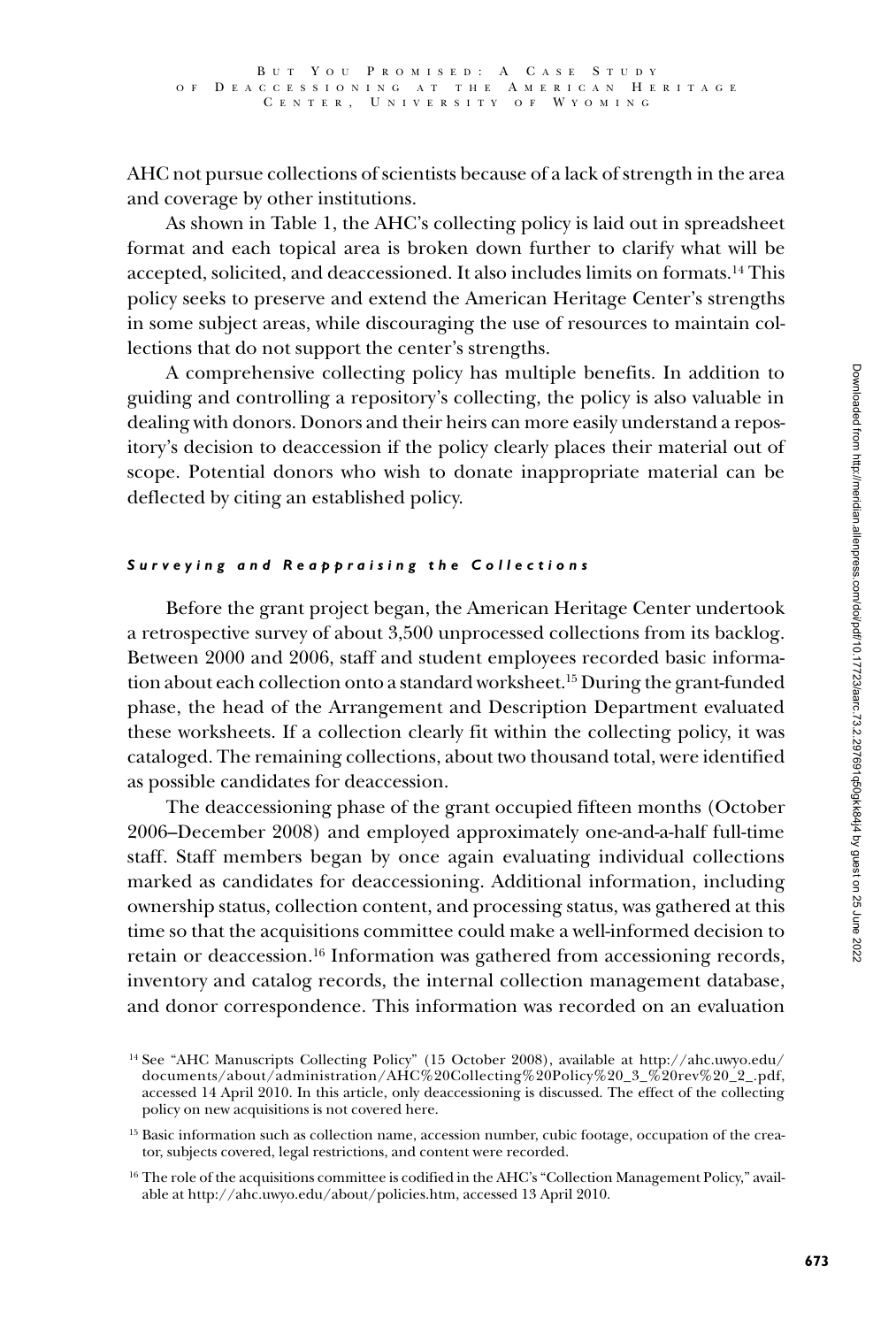#### **Table 1.** Examples from the AHC Collecting Policy

#### Subject Area: Architecture and Civil Engineering

- • Collect the records ofWyoming and nationally significant architects and city planners who are noted for their social activism or for their work in making the built environment more amenable to human life and society.
- • Also accept records of architects and city planners responsible for architectural or planning landmarks in Wyoming.
- (No Sub-categories)

| Yes<br><b>United States</b> |    |                                                         |         |
|-----------------------------|----|---------------------------------------------------------|---------|
|                             | No | Yes, partial<br>(not re local<br>Wyoming<br>architects) | Website |

Subject Area: Journalism

- In addition to documenting the business and practice of journalism in Wyoming, the AHC will seek to document journalism regionally in the areas of agriculture and travel/tourism, and nationally in the areas of war correspondents, women journalists,"adventure travel," and coverage of national politics.
- • To be considered forAHC collections, journalists must have spent a significant portion of their careers in the areas specified, but need not have worked exclusively in those areas.
- The AHC will not collect journalism nationally or regionally in the areas of medicine, science, technology, economics, entertainment, religion, foreign affairs.
- Under documented communities: African American women journalists.

| Geographical Area                                                                                                                    | Accept new<br>colls? | Actively<br>solicit? | Retrospective<br>deaccession? | Limits on formats?                                                                                                                                                       |
|--------------------------------------------------------------------------------------------------------------------------------------|----------------------|----------------------|-------------------------------|--------------------------------------------------------------------------------------------------------------------------------------------------------------------------|
| Wyoming; Regional:<br>travel/tourism, agricul-<br>ture, sports; National-<br>war, women, national poli-<br>tics, "adventure travel." | Yes                  | Yes                  | Yes                           | Generally will not accept drafts<br>of published articles. Will not<br>accept collections that in their<br>entirety consist of copies (draft<br>or printed) of articles. |

#### SubjectArea: Transportation

Sub-category,Aviation and Aerospace: Collections—of individuals, companies, and trade groups—that contribute to the broader interpretation of the history of aviation and its impact on the US or the state ofWyoming. Avoid highly technical construction, maintenance, or operations material.

| Geographical Area    | Accept new<br>colls? | <b>Actively</b><br>solicit? | Retrospective<br>deaccession? | Limits on formats?                                                                                              |
|----------------------|----------------------|-----------------------------|-------------------------------|-----------------------------------------------------------------------------------------------------------------|
| <b>United States</b> | Yes                  | Yes                         | Yes                           | Technical materials regarding<br>construction, maintenance, and<br>operation will normally not be<br>collected. |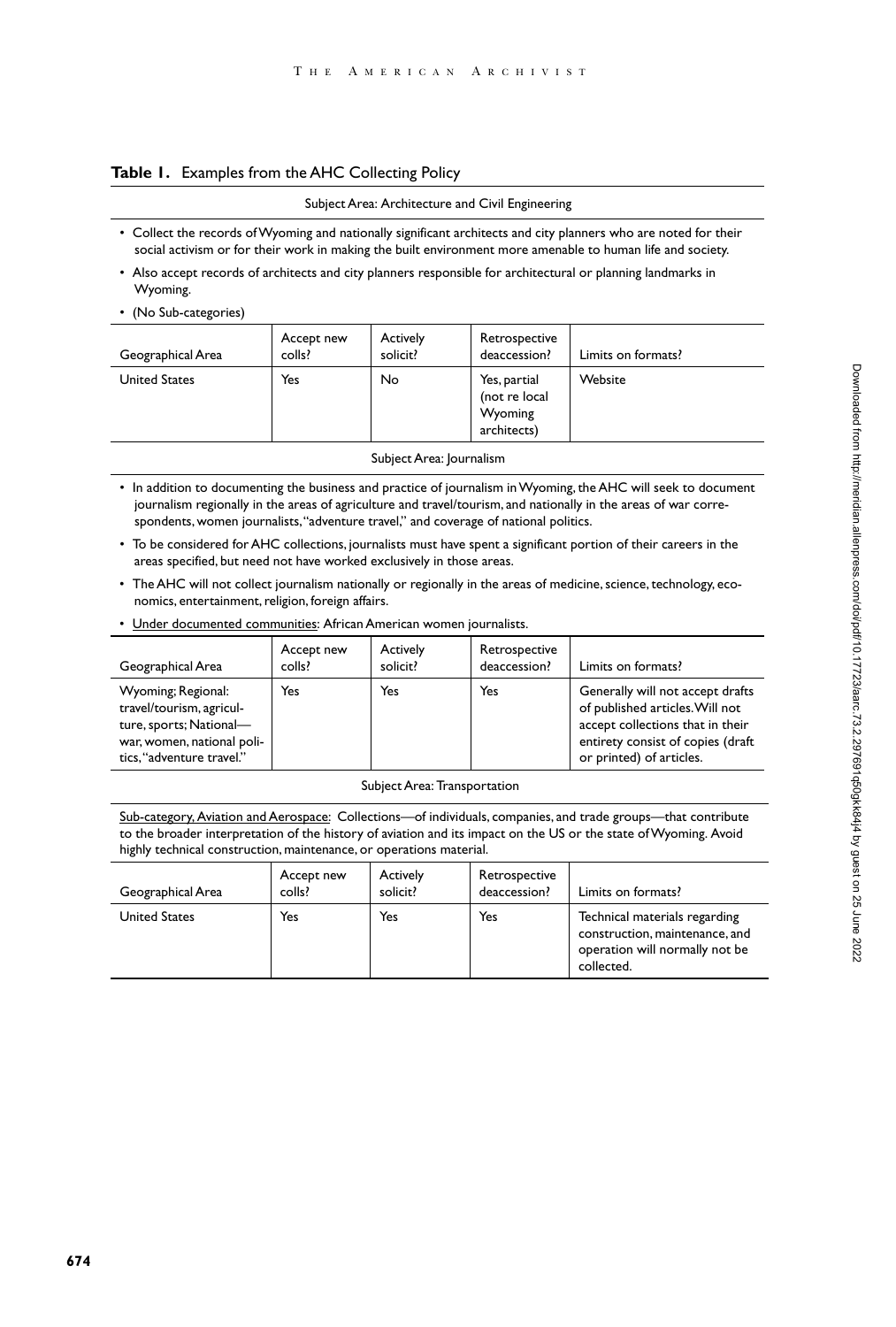Sub-category, Railroads: Collections relating to construction and economic/social impact of and travel on railroads that traverseWyoming;so long as there is a clear and significant connection toWyoming in the content of the collection, collections that extend beyondWyoming are included in collecting scope.

| Geographical Area | Accept new<br>colls? | Actively<br>solicit?                   | Retrospective<br>deaccession? | Limits on formats?                                                                                                                                                                                                           |
|-------------------|----------------------|----------------------------------------|-------------------------------|------------------------------------------------------------------------------------------------------------------------------------------------------------------------------------------------------------------------------|
| Wyoming           | Yes                  | Yes, but only<br>for 19th cen-<br>tury | Yes                           | Technical drawings of engines<br>and rolling stock will not be col-<br>lected; blueprints, maps, and<br>drawings of trackage, yards,<br>bridges, buildings, etc. will be<br>accepted only if directly related<br>to Wyoming. |

Sub-category, RoadTransportation: Collections relating to pre-1950 construction of and travel on trails and roads that traverseWyoming;so long as there is a clear and significant connection toWyoming in the content of the collection, collections that extend beyondWyoming are included in collecting scope.

| Geographical Area | Accept new<br>colls? | <b>Actively</b><br>solicit? | Retrospective<br>deaccession? | Limits on formats?                                                                                                 |
|-------------------|----------------------|-----------------------------|-------------------------------|--------------------------------------------------------------------------------------------------------------------|
| Wyoming           | Yes                  | Yes                         | Yes                           | Uncontextualized, scattered, or<br>large and disorganized ephem-<br>era collections/series will not be<br>accepted |

Sub-category, Water Transportation

| Geographical Area | Accept new<br>colls? | Actively<br>solicit? | Retrospective<br>deaccession? | Limits on formats? |
|-------------------|----------------------|----------------------|-------------------------------|--------------------|
| None              | No                   | <b>NA</b>            | Yes                           |                    |

Note that this example is only a portion of the policy and has been reformatted for publication. The complete policy on theAHC website is found at *http://ahc.uwyo.edu/documents/about/administration/AHC%20Collecting%20 Policy%20\_3\_%20rev%20\_2\_.pdf ,* accessed 13April 2010.

worksheet (Appendix A) and supplemented with a brief written biography and content summary. The grant-funded staff attended the weekly acquisitions committee meetings and presented their findings in brief reports. These meetings allowed the committee (made up largely of department heads) to ask questions and discuss any issues. Although it was easy to determine the destiny of most collections, the committee sometimes disagreed about the interpretation of the collecting policy. Many collections had components that fit within the policy but included material that did not. The collecting policy does not seek to "cherry pick" selections from a person's life work, so decisions were made to keep or deaccession papers as a whole. For example, the papers of a historian were reappraised. This individual wrote several books pertaining to land use and public policy in the West, but the collection included over fifty cubic feet of publisher correspondence, research for other works having little to do with public policy, and materials from his college years. Because this individual's major work related to our collecting policy, the committee retained the whole collection.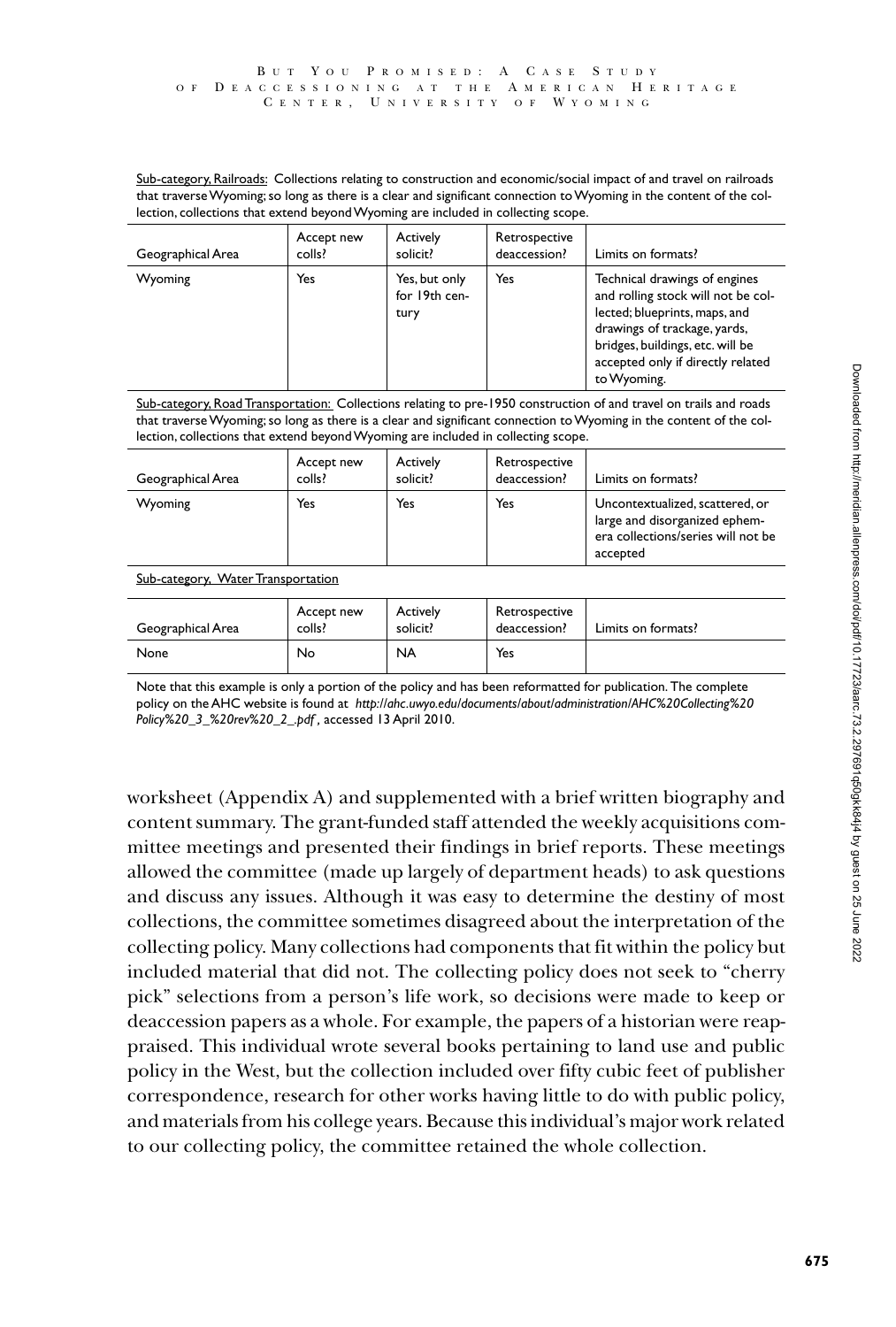#### *Establishing Ownership Status*

Identifying and reappraising collections to be deaccessioned constitute only half the equation. The other half is disposition. To dispose of a collection, a repository first must establish legal ownership of the material. A deed of gift makes deaccessioning and disposal much easier. Ideally, the deed of gift transfers ownership unconditionally to the repository. Alternatively, the deed of gift may specify whether unwanted items are to be destroyed, transferred, or returned. However, many repositories (including the AHC) acquired material without a deed of gift, making it difficult to manage legacy collections.

Between 1989 and 1991, under the direction of the University of Wyoming's legal affairs office, the AHC conducted a project to solicit deeds of gift from previous donors. Letters were sent to about three thousand donors who had not signed a deed of gift. Although the center gained ownership of about a thousand collections through this process, several hundred donors had died, and many others were no longer at their given address.<sup>17</sup> The project cleared up ownership for many collections, but, predictably, not all.

The center considered the Wyoming Abandoned Property Act as a possible way to gain ownership of collections that lacked a gift agreement. At the time, the act required that a certified letter be sent to the donor's last known address, and if the letter did not result in a contact, three advertisements had to be placed in newspapers likely to be read by the donor. The AHC estimated this process would cost over \$300,000.18

To deaccession collections under these circumstances, the AHC decided the best option was to try to change the law. Fortunately, it found a sponsor in the minority leader of the state senate. During its 1992 budget session, the fiftyfirst state legislature of Wyoming amended the abandoned property law. The amended law stated that if the repository acquired material before 1982 and had been out of contact with the donor and the donor's heirs for at least ten years, the repository owned the collection. If a collection had been accepted after 1982 or if there had been contact with the donor during the last ten years, a certified letter had to be sent to the last known address with the offer to return the collection. If the recipient made no contact within sixty days, or if the letter was returned, the repository could legally claim the collection as a gift.<sup>19</sup> Currently, thirty states have abandoned property laws addressing archival

<sup>17</sup> *American Heritage Center Annual Report*, 1990–1991, page 5 of unnumbered sixteen-page report; Shelstad, "Switching the Vacuum into Reverse," 135–53.

<sup>18</sup> Shelstad, "Switching the Vacuum into Reverse," 135–53.

<sup>19</sup> Wyo. Stat. § 34-23-102.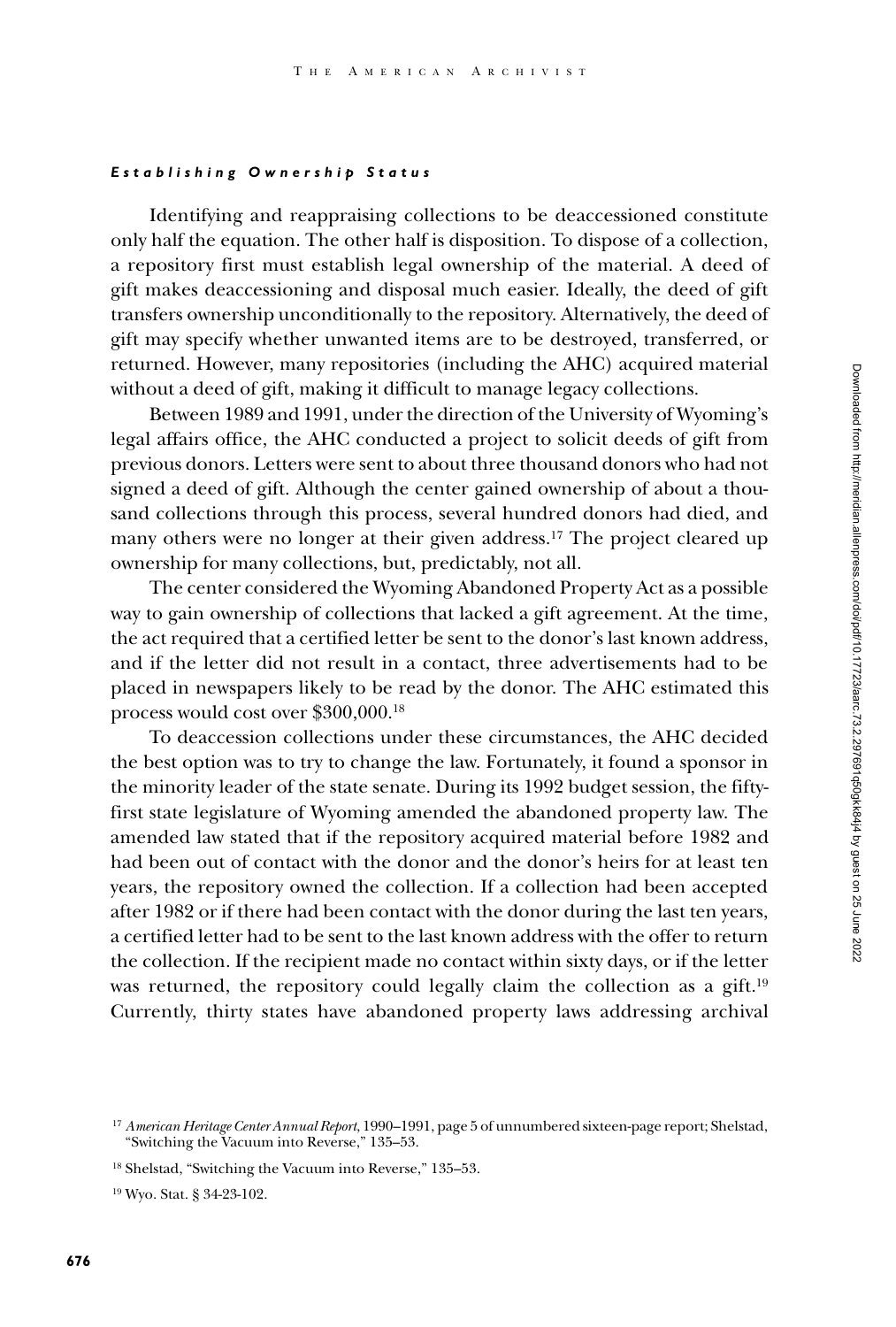material. A list of these states is available on the SAA website under the Acquisition and Appraisal Section.20

Ownership status established the options for disposition of a collection. With a deed of gift or if the collection could be claimed under the abandoned property provisions of the law, the AHC could discard the material, offer it to a more appropriate repository, or offer to return it to the donor or the donor's family. If ownership did not reside with us, the only disposal option was to return the collection to its legal owner.

## *C o l l e c t i o n C o n t e n t*

Collection content was another important factor in determining disposition. For example, we usually discarded collections composed entirely of secondary material, such as newspaper clippings. Those rejected as unusable due to privacy concerns, such as a lawyer's case files or a doctor's medical records, we usually shredded. Collections with good content that did not fit into the collecting scope we offered to other repositories. Collections of personal or genealogical information might be offered back to the family (if a family could be found), even if ownership was clearly vested in the repository.

# *Recordkeeping Worksheet*

To ensure consistency in the deaccessioning process, we used a recordkeeping worksheet (see Appendix B). The worksheet included a checklist of actions to be taken and decisions to be made. For instance, not all collections had been kept together physically over the years, and the disparate components had to be accounted for.

Although the majority of deaccessioned collections were unprocessed, a few had legacy finding aids. A very few had catalog records or other electronic metadata. These rare cases generated much more work. We removed finding aids from public view (although master copies were kept in the repository's files), overwrote catalog records, and removed other metadata. However, because the AHC is a public repository, and its records are public, the disposition of any collection is available to the public on request. $21$ 

<sup>20</sup> Society of American Archivists, *Abandoned Property in Cultural Institutions Law Project*, available at http:// www.archivists.org/saagroups/acq-app/abandonedlist.asp, accessed 17 September 2009.

<sup>&</sup>lt;sup>21</sup> We considered that it would be confusing to patrons to maintain catalog records for collections that we no longer had. In the rare cases of inquiries about deaccessioned collections, it is easy for the reference staff to redirect patrons to the new home.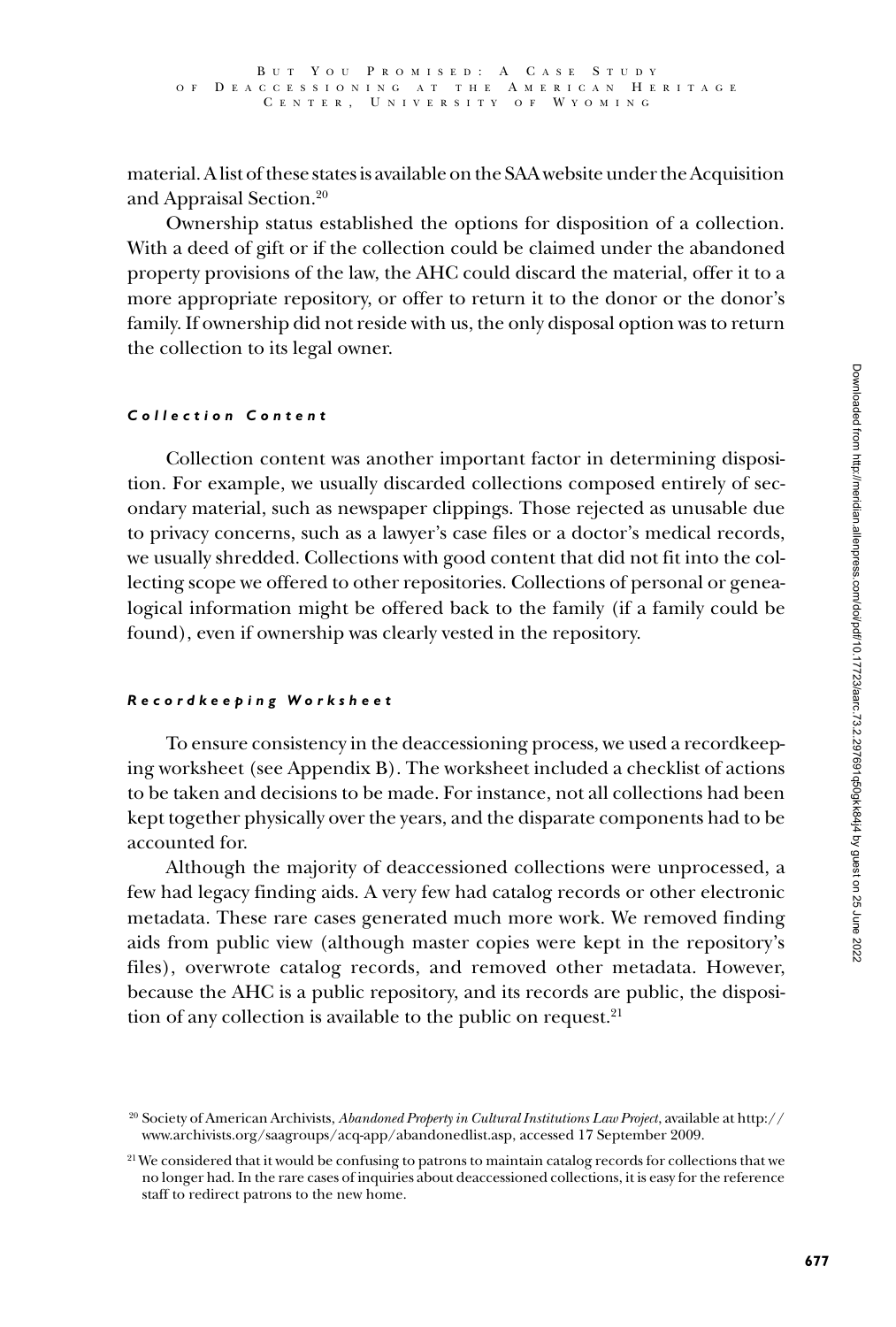All of the collections had associated accessioning records, case files, and donor correspondence.22 We offered copies of these records to the receiving repositories, but the original records (including master copies of finding aids) we retained. Regardless of the value of the collection, they are a part of our history. The records tracking a collection's acquisition, management, and disposal are all crucial for maintaining our own institutional past and, more importantly, for informing individuals of what happened to a deaccessioned collection.

#### **Results**

During the course of the grant, we were able to review only 396 of the identified two thousand collections; however, we tackled all collections larger than ten cubic feet. Of these, we determined that sixty-nine collections (17%) fit within our collecting scope and retained them.<sup>23</sup> We deferred twenty-four collections due to insufficient information.

We deaccessioned the remaining 303 collections, totaling 8,500 cubic feet. We sent twenty-eight collections back to donors, and eight we sent to the University of Wyoming library. We transferred the majority of deaccessioned collections, 209, to other repositories—the preferred outcome stated in our "Collection Management Policy."24 The purpose of the grant was to provide faster and better intellectual access to collections in the backlog. Transferring collections to an appropriate repository, we hoped, would "increase the likelihood of their being made accessible and visible to researchers."25 The AHC relied on the Internet to find other repositories' collecting interests. The grantfunded staff used Google and the *National Union Catalog of Manuscript Collections* to search subject terms and individuals' names. If we thought one of our deaccessioned collections matched well with another repository's collecting scope, we approached that repository. Otherwise, we began with the alma maters of the creator or looked for a repository close to the creator's primary residence or workplace.

Collections totaling more than fifty cubic feet were difficult to place in any repository. Some of the smaller historical societies and public libraries considered ten cubic feet too large to take. Often, we had to contact several repositories before finding one able and willing to take a collection. However, since the

 $22$  As a side note, this documentation was necessary to know when the collection was acquired, and therefore, if we owned it.

<sup>23</sup> American Heritage Center, *NAR06GRANT-074 FINAL Narrative February 1, 2007–December 31, 2008*  (January 2009), compiled and written by Mark A. Greene. Unless otherwise noted, all numbers and percentages relating to the results of the deaccessioning grant were taken from this report.

<sup>24</sup> American Heritage Center, "Collection Management Policy."

<sup>25</sup> American Heritage Center, *Interim Report, Aug. 1, 2005 to Feb. 28, 2006*, *Grant #NARA40490; NHPRC Proposal No.: 5608-WY*, 1.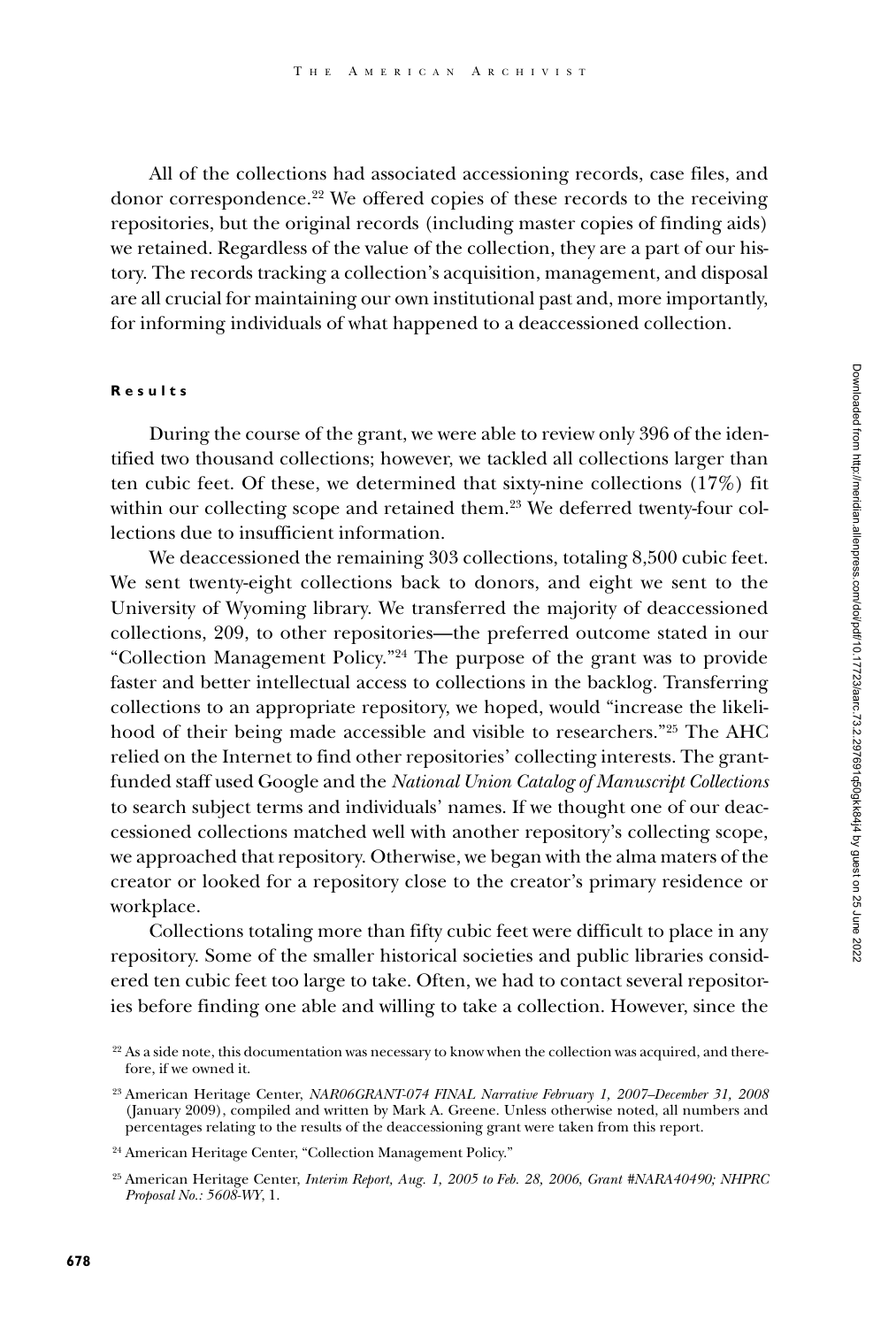NHPRC grant included funding for shipping, cost was not a major factor. Also, these funds allowed us to send several collections entirely composed of newspaper and magazine clippings, which would otherwise have been discarded, to public libraries and schools.

We preferred to communicate using email because it allowed other repositories to answer our requests at their convenience. Email also allowed us to easily track those we contacted, if they responded, and when. By the end of the grant, we had transferred collections to 164 repositories in forty-two states, two Canadian provinces, and five countries outside of North America.26 We destroyed thirty-four collections made up entirely of secondary material. We also reclaimed 8,847 cubic feet of space, although space saving was not a primary concern of the project.

To learn the status of the transferred collections, we sent 117 surveys to ninety-two repositories three months after transferring a collection to each. Surveying repositories was not a part of our original plan, and resources allowed us to run the survey for only six months, so not all repositories received the survey. The survey asked about the collection's processing and cataloging status, and if it had been used.27 Fifty-seven surveys were returned, showing that about 50 percent of the collections were still in the other repository's backlog. However, we attributed this high percentage to the short period of time between the transfer and the survey. Some repositories estimated that it would be more than a year before they would process or catalog the collections. The good news was that about 38 percent of collections had been cataloged or processed, and 5 percent had an EAD finding aid.28

## **Impacts**

Deaccessioning does not take place in a vacuum. It impacts, or has the potential to impact, relations between a repository and its donors, between an institution and its fellow institutions, and between an archivist and his or her successors at the organization. Responsible deaccessioning requires an archivist to be aware of all of the individuals and institutions affected.

<sup>26</sup> *Deaccessioned Collections Transfer Locations,* Google Map (6 January 2009), available at http://maps. google.com/maps/ms?ie=UTF8&hl=en&msa=0&msid=110406564829210660935.000453a5b723f1463 10a6&z=2, accessed 16 September 2009. See Figure 1.

<sup>&</sup>lt;sup>27</sup> A survey was sent for every collection transferred from October 2006 to December 2007, meaning some repositories filled out more than one survey.

<sup>28</sup> American Heritage Center, *NAR06Grant-074 Final Narrative.*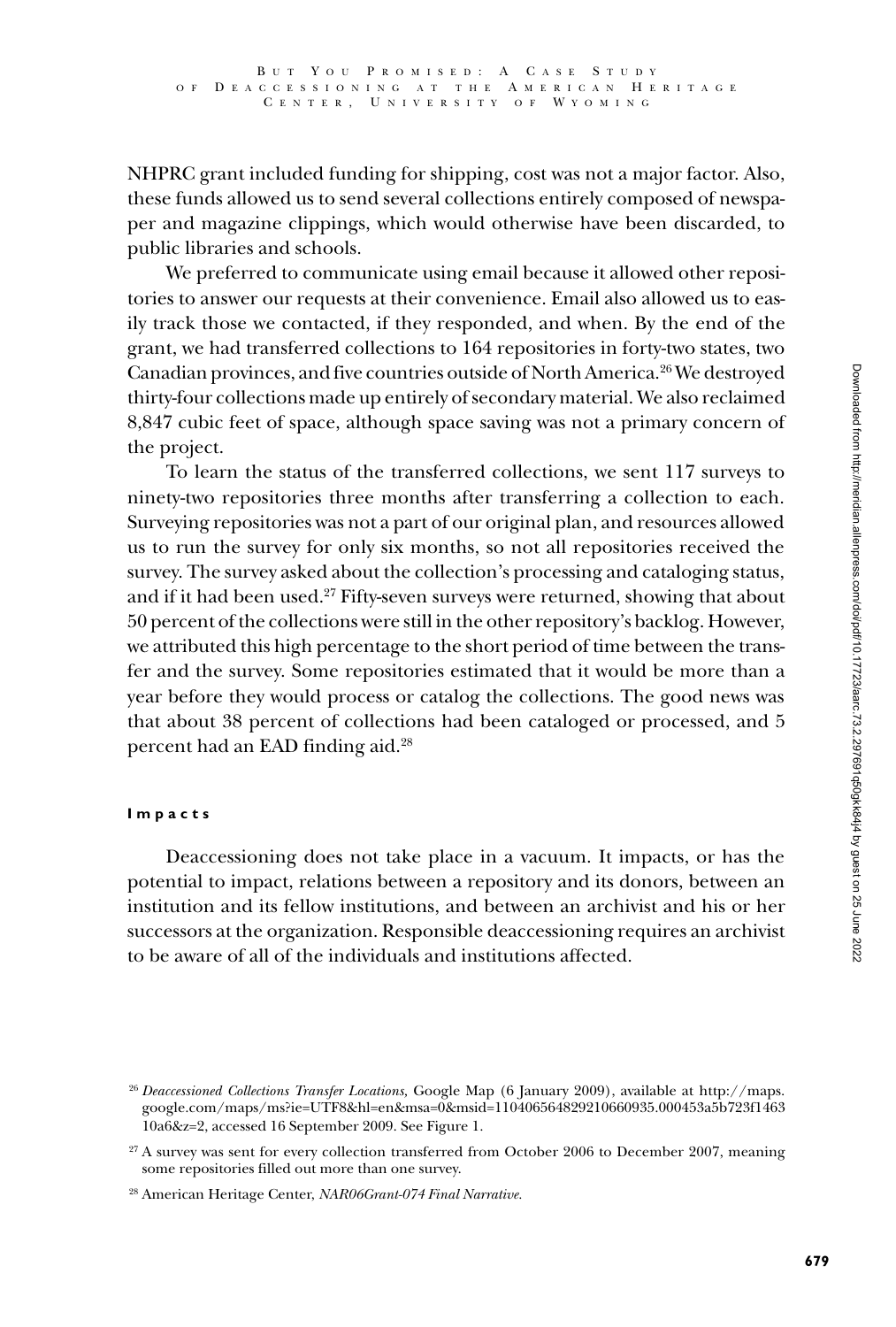#### *Donor Relations*

Although the American Heritage Center sought to obtain ownership of as many collections as possible before undertaking the deaccessioning project, it was still frequently desirable or necessary to contact a donor or a donor's heirs. In some cases, the donor remained legal owner of the collection. In most cases, we contacted a donor as a courtesy before transfer of the collection to another repository. In still other cases, we contacted a donor because no other repository could be located for the collection, and we preferred to return it to the donor rather than to destroy it.

Donor reaction ranged from enthusiasm to disappointment. A few donors, or their heirs, were eager to have the materials returned or transferred to a different repository. Some even assisted in the search for new and more appropriate homes. Only three donors expressed real anger. The director mollified two donors by explaining the project and our collection management techniques. The third donor was able to point to language in our acquisition agreement from the date of the original acquisition that committed us to retaining the material "in perpetuity." On the advice of our legal counsel, we agreed to maintain the collection.

Explaining our project has been a key factor in maintaining cordial relationships. We have done our best to promote understanding of the grant project by publicizing it in our newsletter, which is distributed to donors and resource allocators.29 There has been no stampede of donors fearful we are going out of business, although some have approached us wanting to know the status of their donations. In such cases, we either answer honestly that we value the papers and intend to keep them, or we use the opportunity to start a discussion about where the papers should go instead.

#### *Relations with Other Repositories*

The SAA *Code of Ethics* entreats archivists to "respect each institution and its mission and collecting policy,"30 a statement interpreted to mean that archival collecting policies should not overlap and compete, and that archivists should not try to beat each other out for donors or collections. This idealistic appeal is not 100 percent effective. Many collecting policies overlap in part with the collecting policies of other institutions. Ethical deaccessioning does not require an institution to divest itself of every collection containing material that fits another institution's collecting policy.

<sup>29</sup> Greene, "I've Deaccessioned and Lived to Tell About It," 10–11.

<sup>30</sup> Society of American Archivists, *Code of Ethics*, Article 2.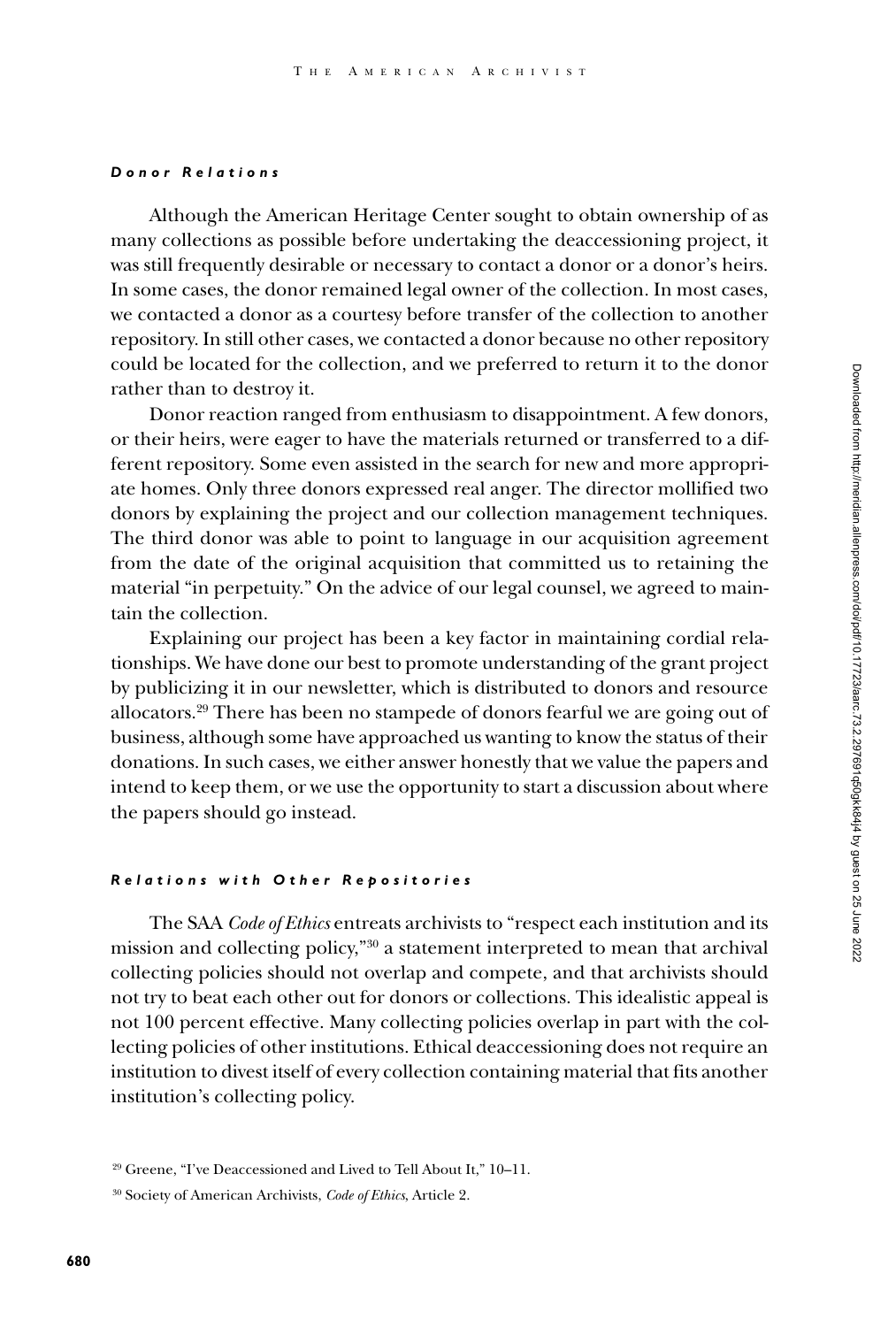Collecting policies may change as institutions change and develop. During the phase of its greatest growth between 1970 and 1985, the American Heritage Center acquired collections in many new areas. Sometimes these subject areas grew and developed as hoped, but occasionally they did not. For instance, although the AHC received one excellent collection of a national-level sports journalist, holdings in that area never grew substantially. Because the new policy confines collecting in that area within the borders of our state, we chose to transfer the materials to an institution with substantial strength in national sports. The transferred collection gained strength by association with related collections, and the AHC's collections as a whole gained focus.

Focused collecting and transferring collections to another repository are ultimately intended to aid researchers. A legitimate objection can be made that moving collections confuses researchers and makes older citations obsolete. However, this point must be weighed against the increased access achieved by moving collections to the institution where they are most likely to be used. In the age of national bibliographic databases and Internet searches, moreover, collections are much easier to find, even if they have moved from their original locations.

# *Relations with Successors*

Responsible deaccessioning also requires that an institution maintain records of its activities to inform future staff of what was done. Someday, long after we are gone, a researcher or donor's descendant will come to the American Heritage Center asking for a collection that was disposed of long ago. If we have done our job correctly, our successors will be able to say why the collection was deaccessioned and what happened to it. In the course of the grant project, we created forms to track both our evaluation process and the details of recordkeeping.31 We placed these forms in the case files for the collections, along with any other relevant documents (including prints copies of emails) tracking our contacts with donors and other repositories. By using these protocols, we ensured that our recordkeeping was consistent and thorough. Our goal has been to make both our process and our actions transparent.

We continue to implement deaccessioning as a regular collection management tool, albeit less frequently than during the grant-funded phase. Since the grant's end, the AHC has reappraised about a dozen collections and deaccessioned seven. We use the same forms and methods developed during the grantfunded phase.

<sup>&</sup>lt;sup>31</sup> See Appendixes. Collections Manager William Hopkins created the original forms. It should be noted that our records were not maintained in an integrated collections management system such as Archivists' Toolkit, so it was necessary to track multiple record sets.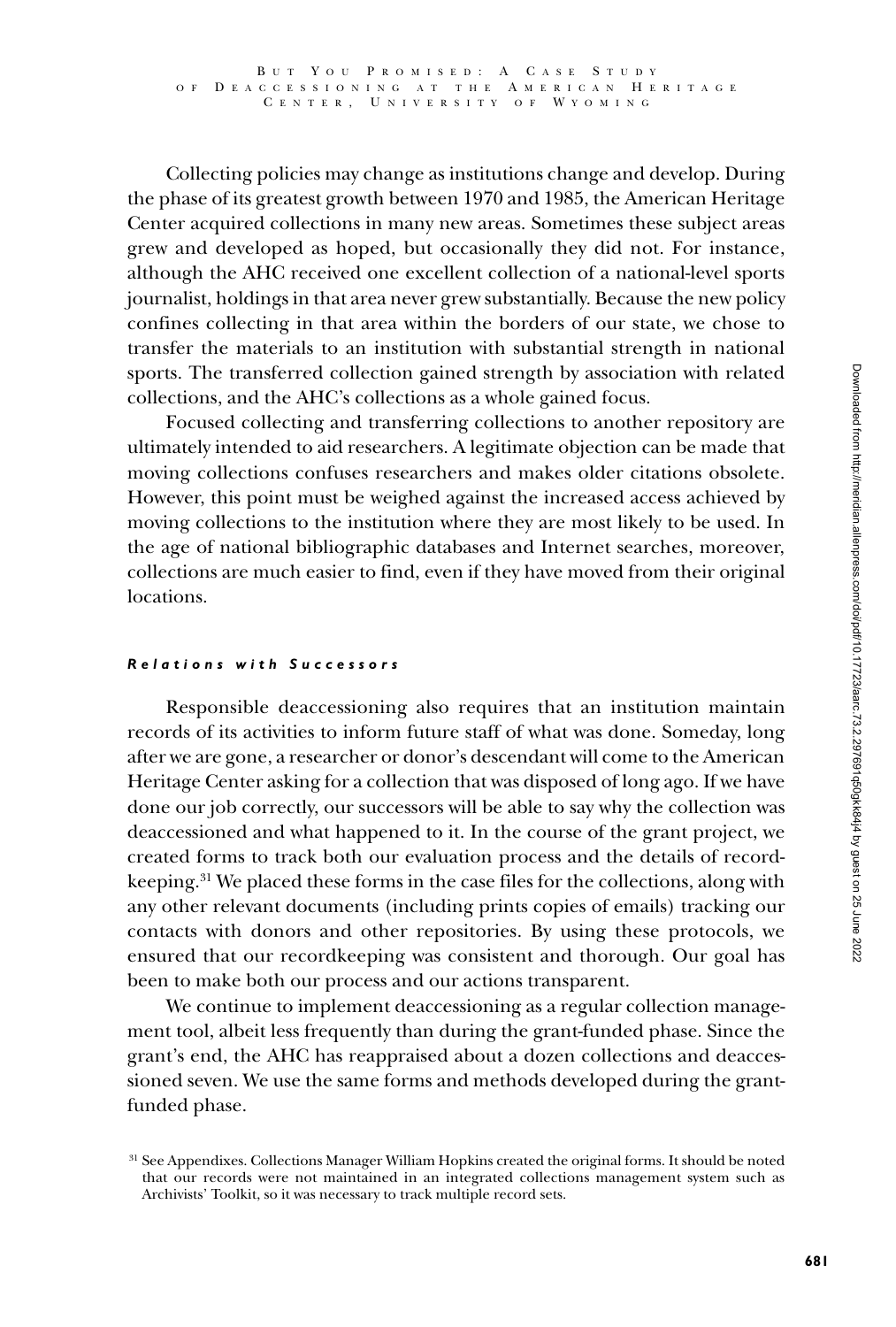#### **Conclusion**

Like many repositories, the American Heritage Center had acquired collections without using professionally sound appraisal tools such as a collecting policy or an acquisitions committee. A new administration, a changed abandoned property law, and the creation of a collecting policy altered how we acquired material and allowed us to fix a major collection management problem using reappraisal and deaccessioning.

Because we chose not to be bound to the ways or decisions of the past, the AHC was able to eliminate a huge backlog, make more collections accessible, and do it without sacrificing important relationships with donors and colleagues. In our experience, the benefits outweighed the potential risks raised by reappraising and deaccessioning. Change does not often occur without controversy, but archivists are not and should not be immutable to change. Agreements that our predecessors made in good faith may cease to be practical. At some point, the needs of the present may become incompatible with the decisions of the past. We need to trust ourselves to make the changes that new situations require. And, if the new situation calls for making collections more focused and accessible, then we should use the tools and resources available to assist us.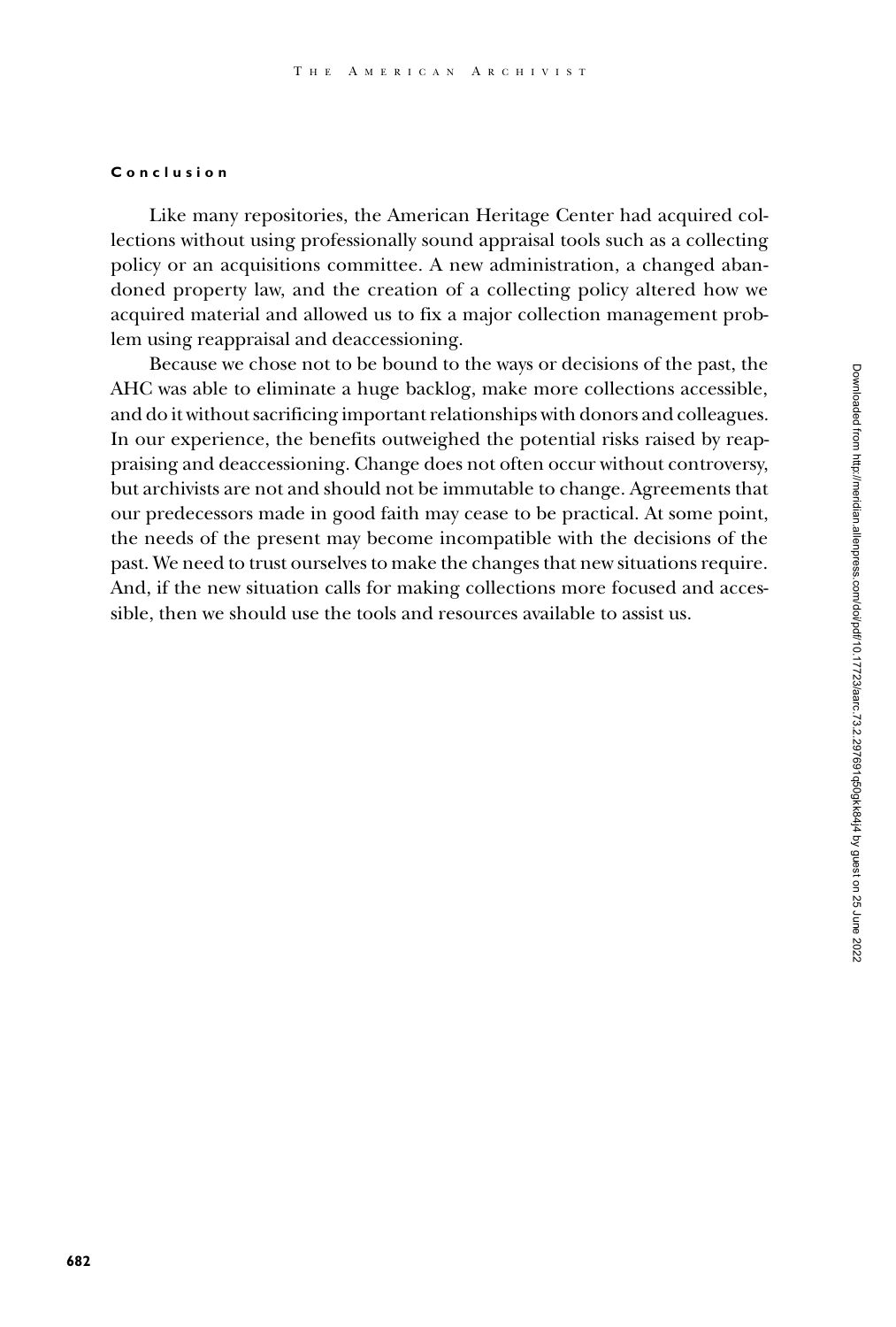# **Appendix A: American Heritage Center-Collection Deaccession Evaluation**

Collection Title:

Accession Number: \_\_\_\_\_\_\_\_\_\_\_\_\_\_\_\_\_\_\_\_\_\_\_\_\_\_\_\_\_\_\_\_\_\_\_\_\_\_\_\_\_\_\_\_\_\_\_\_\_\_\_\_\_\_\_\_\_\_\_\_\_

## **Accessing Records:**

| <b>Accession Number Control Cards</b> |  |
|---------------------------------------|--|
| Accession Logs                        |  |
| Collection / Donor Cards              |  |
| Deed of Gift Files                    |  |

## **Arrangement and Description Records:**

| <b>Archives Record Cards</b> |  |
|------------------------------|--|
| <b>Inventory Files</b>       |  |

## **Cataloging Records:**

| OCLC (WorldCat) |  |
|-----------------|--|
| Local Catalog   |  |

## **Collection Management System Database:**

| Accretions                        |  |
|-----------------------------------|--|
| <b>Shelf Locations</b>            |  |
| Use Records                       |  |
| <b>Collection Status Database</b> |  |

## **Administrative Records:**

| Correspondence Files |  |
|----------------------|--|
|                      |  |

# **Miscellaneous Records:**

|           | <b>Digital Files</b>  |  |  |
|-----------|-----------------------|--|--|
|           | <b>Vertical Files</b> |  |  |
|           |                       |  |  |
| Comments: |                       |  |  |

Recommendations:

# Evaluation conducted by: \_\_\_\_\_\_\_\_\_\_\_\_\_\_\_\_\_\_\_\_\_\_\_\_\_\_\_\_\_\_\_\_\_\_\_\_\_ Date:\_\_\_\_\_\_\_\_\_\_\_\_\_\_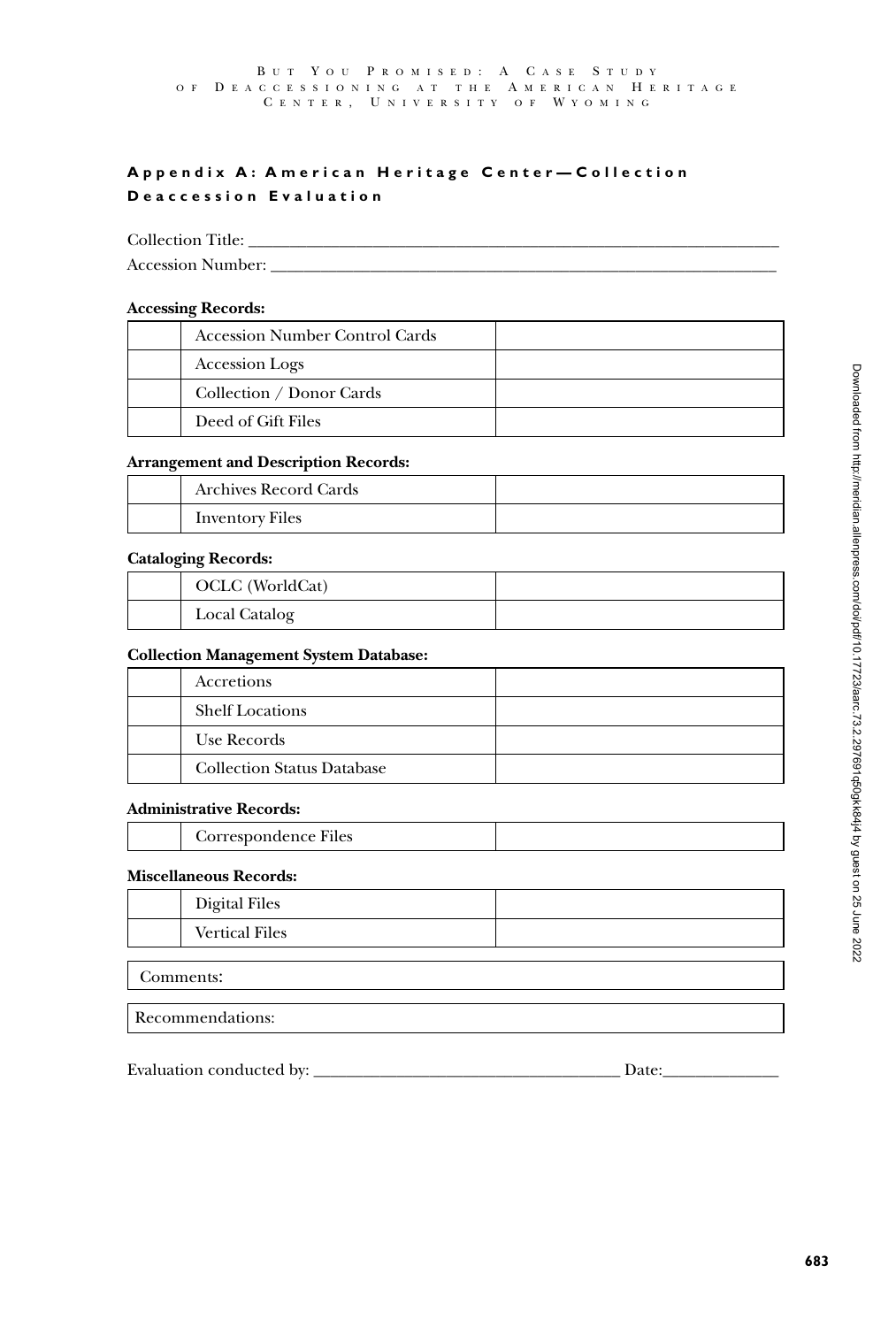# **Appendix B: American Heritage Center-Deaccessioning R e c o rd - Ke e p i n g Wo r k s h e e t**

| Accession Number: New York Structure and Structure and Structure and Structure and Structure and Structure and                                                                                                                                                                                                                   |                    |                                                                                                                                                                |                                                                                                                                                                                                                               |  |  |  |
|----------------------------------------------------------------------------------------------------------------------------------------------------------------------------------------------------------------------------------------------------------------------------------------------------------------------------------|--------------------|----------------------------------------------------------------------------------------------------------------------------------------------------------------|-------------------------------------------------------------------------------------------------------------------------------------------------------------------------------------------------------------------------------|--|--|--|
|                                                                                                                                                                                                                                                                                                                                  |                    |                                                                                                                                                                |                                                                                                                                                                                                                               |  |  |  |
|                                                                                                                                                                                                                                                                                                                                  |                    |                                                                                                                                                                | <b>Date</b>                                                                                                                                                                                                                   |  |  |  |
|                                                                                                                                                                                                                                                                                                                                  |                    |                                                                                                                                                                |                                                                                                                                                                                                                               |  |  |  |
| Deaccession approved by:                                                                                                                                                                                                                                                                                                         |                    | Director / Associate Director                                                                                                                                  | Date and the same state of the same state of the same state of the same state of the same state of the same state of the same state of the same state of the same state of the same state of the same state of the same state |  |  |  |
| <b>Accessioning</b>                                                                                                                                                                                                                                                                                                              |                    |                                                                                                                                                                |                                                                                                                                                                                                                               |  |  |  |
| Collection<br>Constituents<br><b>Content Lists-Electronic Files</b><br><b>Shelf Locations List</b><br><b>New Review Lists</b><br>Deaccessioned Collection<br>Concluded List<br><b>Collection Material Transfer</b><br><b>Destination List</b>                                                                                    | Accretions<br>Art  | Deaccessioned Collections<br><b>Tracking List</b><br><b>Deaccessioned Collections</b><br><b>Yearly List</b><br>Deaccessioned Collections<br><b>Master List</b> | <b>Shelf Locations</b>                                                                                                                                                                                                        |  |  |  |
| Donor Name(s):                                                                                                                                                                                                                                                                                                                   | D.o.G.             | <b>Accretion Trailer(s)</b>                                                                                                                                    | <b>Last Contact Date</b>                                                                                                                                                                                                      |  |  |  |
|                                                                                                                                                                                                                                                                                                                                  |                    |                                                                                                                                                                |                                                                                                                                                                                                                               |  |  |  |
| Completed by: $\_\_$<br>Date has been a set of the set of the set of the set of the set of the set of the set of the set of the set of the set of the set of the set of the set of the set of the set of the set of the set of the set of the set of t<br>Manager / Collections<br><b>Arrangement and Description</b><br>Status: |                    |                                                                                                                                                                |                                                                                                                                                                                                                               |  |  |  |
| Processed                                                                                                                                                                                                                                                                                                                        | Unprocessed        |                                                                                                                                                                | Listed                                                                                                                                                                                                                        |  |  |  |
| <b>Finding Aids retrieved from:</b><br>Backup<br><b>Reading Rooms</b><br><b>Archives Record Cards</b><br>Card Catalog<br>Alternate locations checked:                                                                                                                                                                            |                    |                                                                                                                                                                |                                                                                                                                                                                                                               |  |  |  |
| Vertical Files (Paper)<br>Vertical Files (Photographs)                                                                                                                                                                                                                                                                           |                    |                                                                                                                                                                |                                                                                                                                                                                                                               |  |  |  |
| <b>Electronic Record updates:</b><br>Local Catalog<br>OCLC                                                                                                                                                                                                                                                                       | Metadata<br>Server |                                                                                                                                                                | <b>Digital Files</b><br><b>Collection Status</b><br>Database                                                                                                                                                                  |  |  |  |
| Completed by:                                                                                                                                                                                                                                                                                                                    |                    |                                                                                                                                                                | Date                                                                                                                                                                                                                          |  |  |  |

Manager / Arrangement and Description